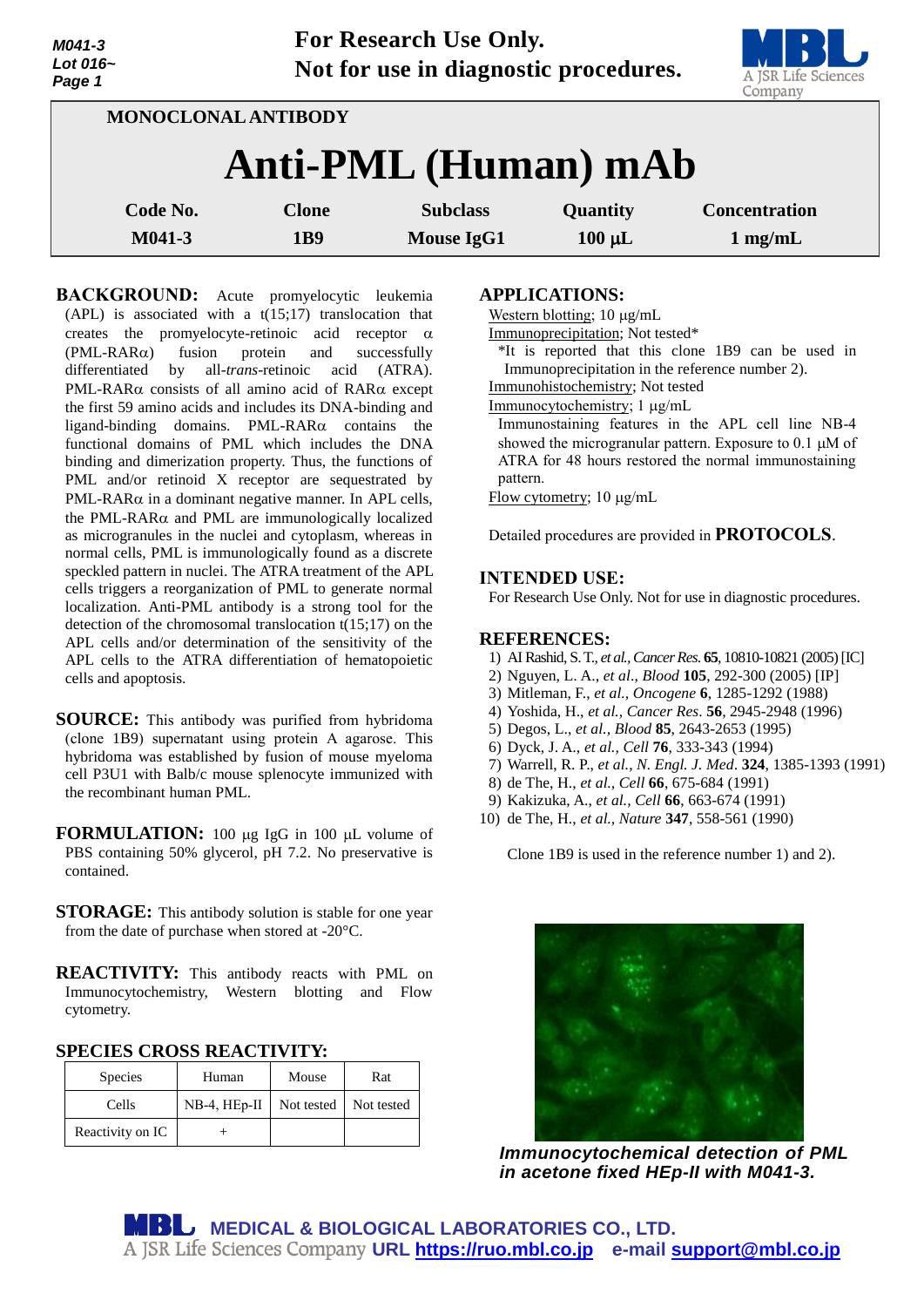### *M041-3 Lot 016~ Page 2*

# **PROTOCOLS:**

## **Immunocytochemistry**

- 1) Culture the cells in the appropriate condition on a glass slide. (for example, spread  $10<sup>4</sup>$  of cells per one well, then incubate in a CO2 incubator overnight.)
- 2) Fix the cells by immersing the slide in Acetone for 10 minutes on ice.
- 3) Air dry the slides.
- 4) Add 30  $\mu$ L of Clear Back (human Fc receptor blocking reagent, MBL, code no. MTG-001) on to the cells. Incubate for 10 minutes at room temperature.

\*Azide may react with copper or lead in plumbing system to form explosive metal azides. Therefore, always flush plenty of water when disposing materials containing azide into drain.

- 5) Add the primary antibody diluted with PBS as suggested in the **APPLICATIONS** onto the cells and incubate for 1 hour at room temperature. (Optimization of antibody concentration or incubation condition is recommended if necessary.)
- 6) Prepare a wash container such as a 500 mL beaker with a magnetic stirrer. Then wash the cultured cells on the glass slide by soaking the slide with a plenty of PBS in the wash container for 5 minutes. Take care not to touch the cells. Repeat another wash once more.
- 7) Add 30  $\mu$ L of Alexa Fluor® 488 conjugated anti-mouse IgG (1:500, Thermo Fisher Scientific, code no. A11001) diluted with PBS onto the cells. Incubate for 30 minutes at room temperature. Keep out light by aluminum foil.
- 8) Wash the slide in a plenty of PBS as in the step 6).
- 9) Wipe excess liquid from slide but take care not to touch the cells. Never leave the cells to dry.
- 10) Promptly add mounting medium onto the slide, then put a cover slip on it.

(Positive controls for Immunocytochemistry; NB-4 and HEp-II)



*Western blot analysis of PML expression in HeLa using M041-3.*

## **SDS-PAGE & Western blotting**

- 1) Wash the 1 x  $10^7$  cells 3 times with PBS and resuspend in 1 mL of Laemmli's sample buffer.
- 2) Boil the samples for 3 minutes and centrifuge. Load 5  $\mu$ L of sample per lane on a 1-mm-thick SDS-polyacrylamide gel and carry out electrophoresis.
- 3) Blot the protein to a polyvinylidene difluoride (PVDF) membrane at 1 mA/cm<sup>2</sup> for 1 hour in a semi-dry transfer system (Transfer Buffer: 25 mM Tris, 190 mM glycine, 20% methanol). See the manufacture's manual for precise transfer procedure.
- 4) To reduce nonspecific binding, soak the membrane in 10% skimmed milk (in PBS, pH 7.2) for 1 hour at room temperature, or overnight at 4°C.
- 5) Incubate the membrane for 1 hour at room temperature with primary antibody diluted with 1% skimmed milk (in PBS, pH 7.2) as suggested in the **APPLICATIONS**. (The concentration of antibody will depend on the conditions.)
- 6) Wash the membrane with PBS-T [0.05% Tween-20 in PBS] (5 minutes x 3).
- 7) Incubate the membrane with 1:10,000 Anti-IgG (H+L chain) (Mouse) pAb-HRP (MBL, code no. 330) diluted with 1% skimmed milk (in PBS, pH 7.2) for 1 hour at room temperature.
- 8) Wash the membrane with PBS-T (5 minutes x 3).
- 9) Wipe excess buffer off the membrane, and incubate membrane with an appropriate chemiluminescence reagent for 1 minute. Remove extra reagent from the membrane by dabbing with a paper towel, and seal it in plastic wrap.
- 10) Expose the membrane onto an X-ray film in a dark room for 3 minutes. Develop the film under usual settings. The conditions for exposure and development may vary.

(Positive control for Western blotting; HeLa)



*Flow cytometric analysis of PML expression in Jurkat. Open histogram indicates the reaction of isotypic control to the cells. Shaded histogram indicates the reaction of M041-3 to the cells.*

#### **Flow cytometric analysis for floating cells**

We usually use Fisher tubes or equivalents as reaction tubes for all steps described below.

1) Wash the cells 3 times with washing buffer [PBS containing 2% fetal calf serum (FCS) and  $0.1\%$  NaN<sub>3</sub>].